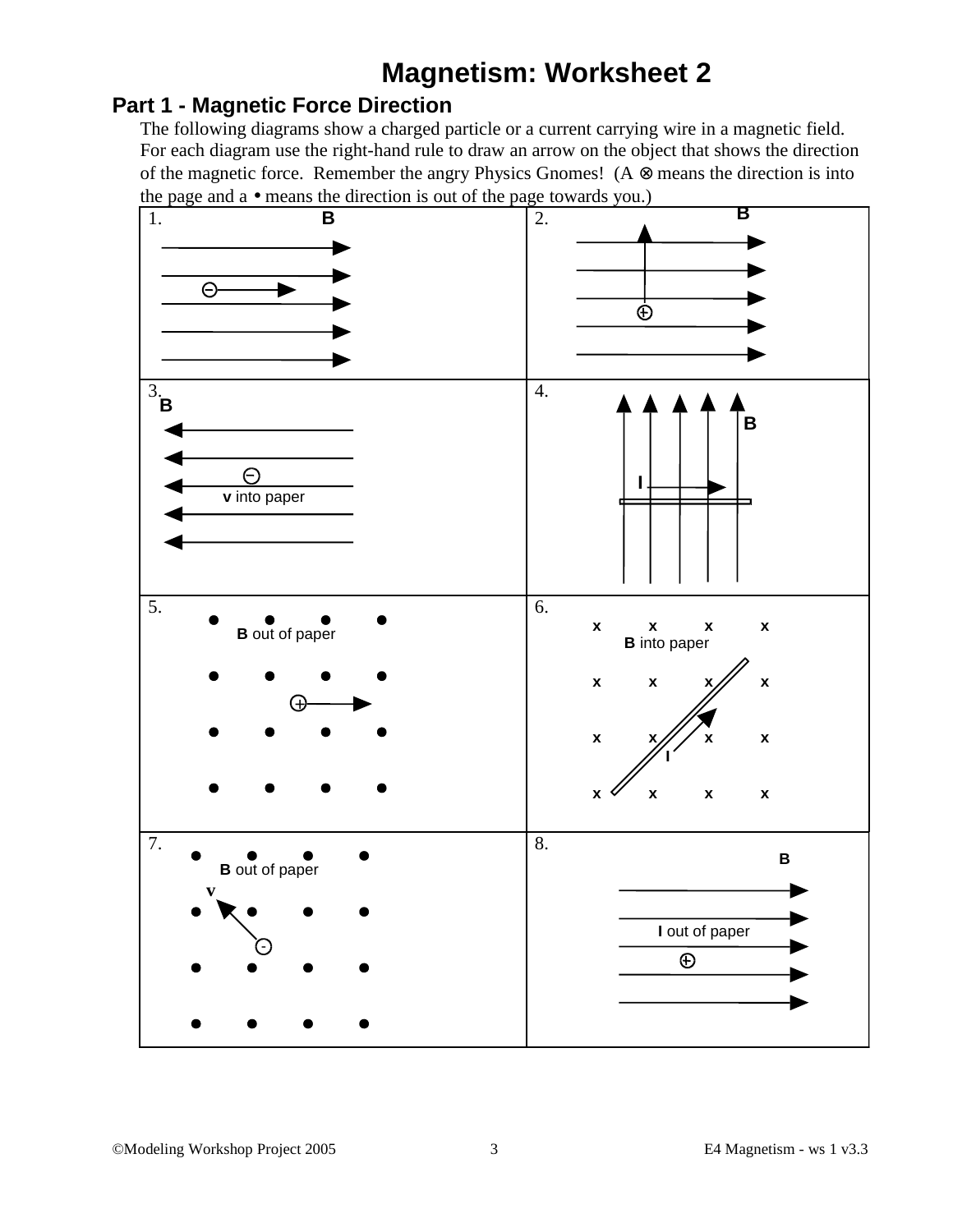## **Part 2 - The Path of a Charged Particle in a Magnetic Field**

A proton moving horizontally at speed **v** enters a uniform magnetic field. Determine the direction of the magnetic force on the proton and represent it as a vector originating on the proton. Place a dot a couple of centimeters beyond the original position where you think the proton will be relative to the dashed line. Label this position (2). Estimate the direction of the velocity of the particle at position (2), then draw the vector representing the magnetic force acting on the proton. Continue this process until you can decide the general shape of the path taken by the proton.

| X                                                                                                | $\mathbf{x}$              | $\mathbf{x}$       |                           |                           |             | X X X X X                 |                                                                                                                                                                                                                                                                                                                                                                                                                                   | $\mathbf x$        |
|--------------------------------------------------------------------------------------------------|---------------------------|--------------------|---------------------------|---------------------------|-------------|---------------------------|-----------------------------------------------------------------------------------------------------------------------------------------------------------------------------------------------------------------------------------------------------------------------------------------------------------------------------------------------------------------------------------------------------------------------------------|--------------------|
| X                                                                                                | $\boldsymbol{\mathsf{x}}$ | $\mathbf{x}$       | $\mathbf{x}$              | $\mathbf{x}$              | $\mathbf x$ | $\boldsymbol{\mathsf{X}}$ | X                                                                                                                                                                                                                                                                                                                                                                                                                                 | X                  |
| X                                                                                                | X                         | $\mathbf{x}$       | $\mathbf{x}$              | $\mathbf x$               | $\mathbf x$ | $\boldsymbol{\mathsf{x}}$ | X                                                                                                                                                                                                                                                                                                                                                                                                                                 | $\pmb{\mathsf{x}}$ |
| X                                                                                                | $\mathbf{x}$ $\mathbf{x}$ |                    | $\mathbf{x}$              | $\mathbf x$               | $\mathbf x$ | $\boldsymbol{\mathsf{X}}$ | X                                                                                                                                                                                                                                                                                                                                                                                                                                 | X                  |
| X                                                                                                | X                         | $\pmb{\mathsf{x}}$ | $\boldsymbol{\mathsf{X}}$ | $\boldsymbol{\mathsf{X}}$ | $\mathbf x$ | $\boldsymbol{\mathsf{X}}$ | X                                                                                                                                                                                                                                                                                                                                                                                                                                 | X                  |
| X                                                                                                | X                         | $\pmb{\mathsf{x}}$ | $\boldsymbol{\mathsf{x}}$ | $\mathbf x$               | $\mathbf x$ | $\boldsymbol{\mathsf{X}}$ | X                                                                                                                                                                                                                                                                                                                                                                                                                                 | X                  |
| X                                                                                                | X                         |                    |                           |                           |             | X X X X X                 | X                                                                                                                                                                                                                                                                                                                                                                                                                                 | X                  |
| X<br>$(1) \oplus \longrightarrow \cdots \cdots \cdots \cdots \cdots \cdots \cdots \cdots \cdots$ | $\mathbf{x}$              | $\mathbf{x}$       |                           |                           |             | $\mathbf{x}$ x x x        | <b>X</b>                                                                                                                                                                                                                                                                                                                                                                                                                          | X                  |
| X                                                                                                | X X X X X X               |                    |                           |                           |             |                           | $\boldsymbol{\mathsf{X}}$ and $\boldsymbol{\mathsf{X}}$ and $\boldsymbol{\mathsf{X}}$ and $\boldsymbol{\mathsf{X}}$ and $\boldsymbol{\mathsf{X}}$ and $\boldsymbol{\mathsf{X}}$ and $\boldsymbol{\mathsf{X}}$ and $\boldsymbol{\mathsf{X}}$ and $\boldsymbol{\mathsf{X}}$ and $\boldsymbol{\mathsf{X}}$ and $\boldsymbol{\mathsf{X}}$ and $\boldsymbol{\mathsf{X}}$ and $\boldsymbol{\mathsf{X}}$ and $\boldsymbol{\mathsf{X}}$ a | X                  |
| X                                                                                                | X X X X X X               |                    |                           |                           |             |                           | $\boldsymbol{\mathsf{X}}$ and $\boldsymbol{\mathsf{X}}$ and $\boldsymbol{\mathsf{X}}$ and $\boldsymbol{\mathsf{X}}$ and $\boldsymbol{\mathsf{X}}$ and $\boldsymbol{\mathsf{X}}$ and $\boldsymbol{\mathsf{X}}$ and $\boldsymbol{\mathsf{X}}$ and $\boldsymbol{\mathsf{X}}$ and $\boldsymbol{\mathsf{X}}$ and $\boldsymbol{\mathsf{X}}$ and $\boldsymbol{\mathsf{X}}$ and $\boldsymbol{\mathsf{X}}$ and $\boldsymbol{\mathsf{X}}$ a | X                  |

9. Does the speed of the proton change as it moves along its path? Explain.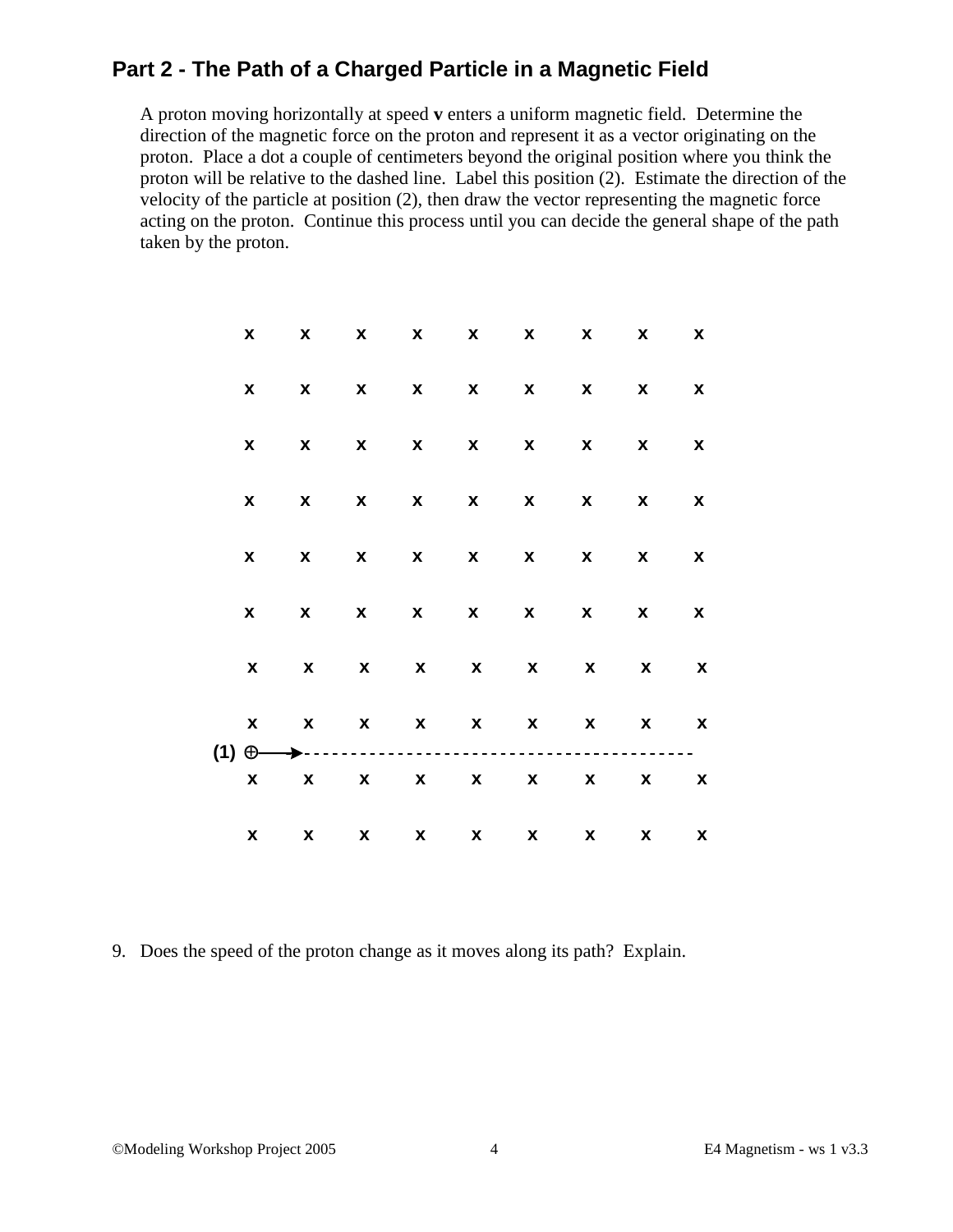10. A cathode sends a stream of electrons towards the screen of a television picture tube. In what direction should a magnetic field point to deflect the electron's path downward?



11. In what direction should a magnetic field point to deflect the electron's path out of the paper (it stays in a horizontal plane)?



12. A negatively-charged electron and its antiparticle, a positively-charged positron, are shot at different times into a magnetic field directed into the paper. Sketch the path you would expect each particle to take as it moves through the magnetic field.

|  | $X$ $X$ $X$ $X$ $X$ $X$ |  |
|--|-------------------------|--|
|  | X X X X X X             |  |
|  | X X X X X X             |  |
|  | x x x x x x             |  |
|  |                         |  |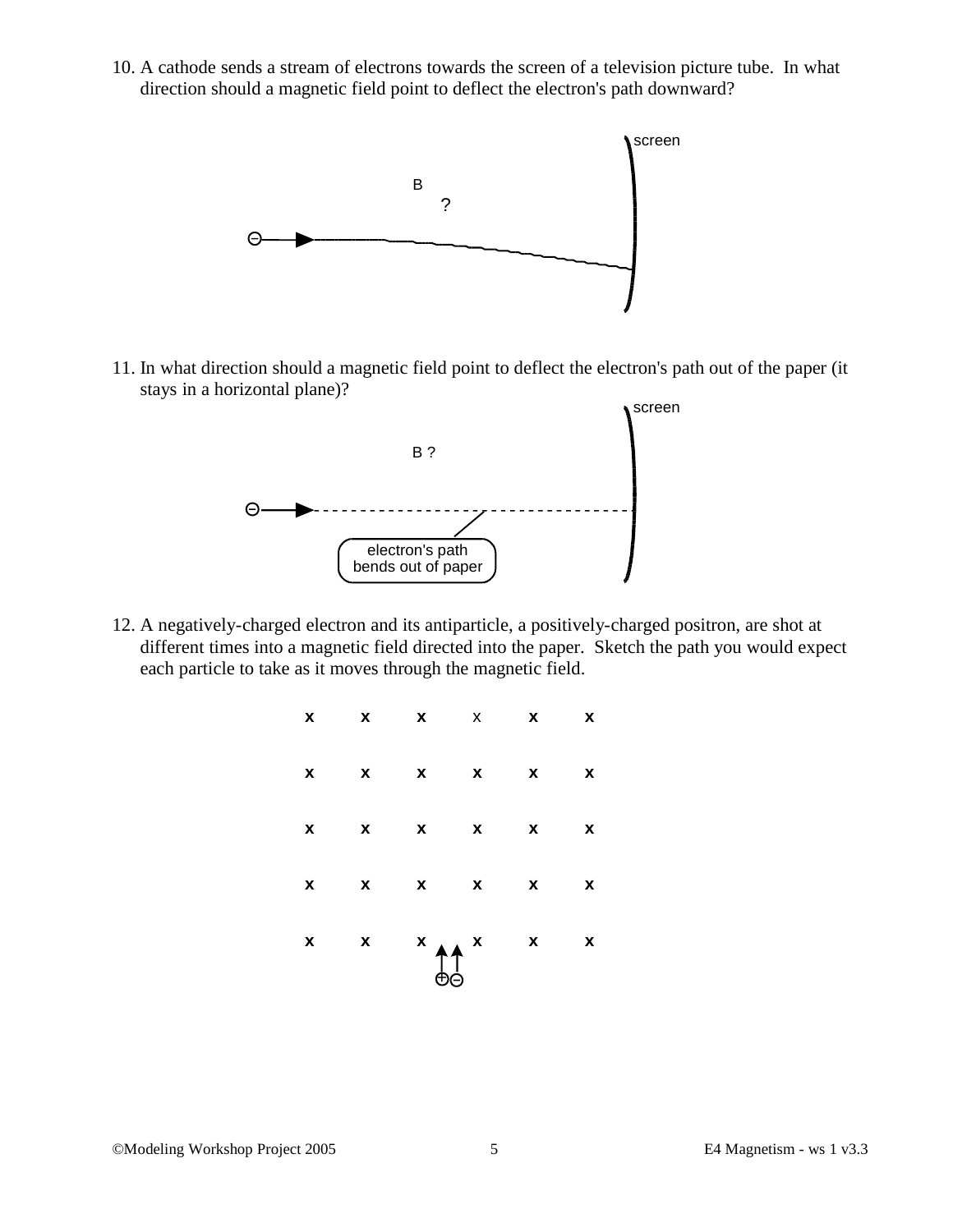13. A rigid wire loop is placed in a uniform magnetic field as shown below. Determine the direction of the current in each segment of the loop, then the direction of the force on each segment.



| A) Direction of magnetic force on segment 1 |                 |                         |                       |         |  |  |  |
|---------------------------------------------|-----------------|-------------------------|-----------------------|---------|--|--|--|
| a) to the left                              | b) to the right | c) out of plane of page | d) into plane of page | e) none |  |  |  |
| B) Direction of magnetic force on segment 2 |                 |                         |                       |         |  |  |  |
| a) to the left                              | b) to the right | c) out of plane of page | d) into plane of page | e) none |  |  |  |
| C) Direction of magnetic force on segment 3 |                 |                         |                       |         |  |  |  |
| a) to the left                              | b) to the right | c) out of plane of page | d) into plane of page | e) none |  |  |  |
| D) Direction of magnetic force on segment 4 |                 |                         |                       |         |  |  |  |
| a) to the left                              | b) to the right | c) out of plane of page | d) into plane of page | e) none |  |  |  |

E) Will the loop tend to rotate? If so, in which direction? Explain.